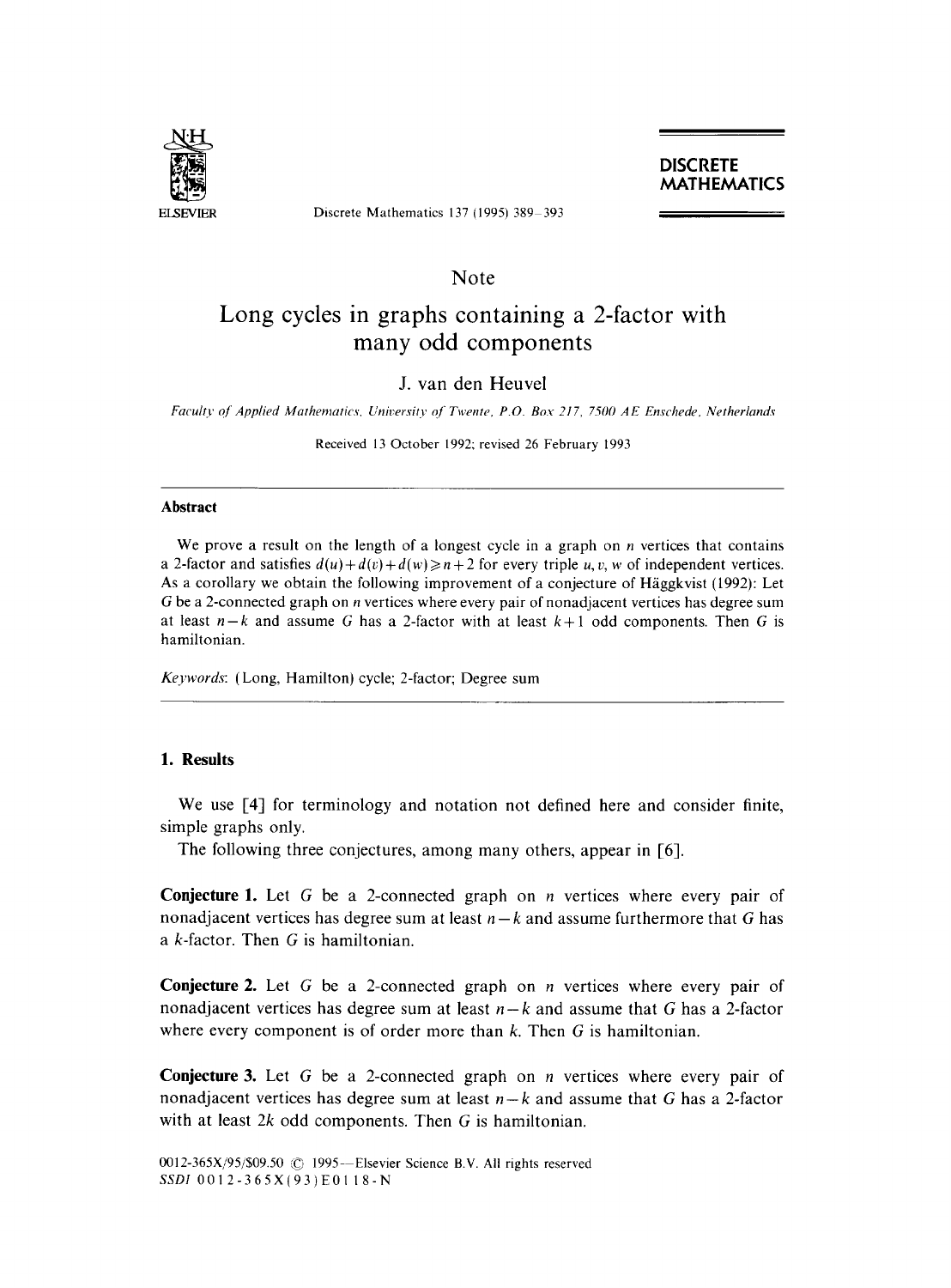A generalization of Conjecture 1 is proved in [5]. The Petersen graph is a counterexample to Conjecture 2, but it is well possible that there are no other counterexamples.

The main goal of this paper is to prove a result which implies that Conjecture 3 is true. In fact, our result implies that the bound  $2k$  in Conjecture 3 can be almost halved in general. For a graph G and an integer  $k \ge 1$ , define  $\sigma_k(G)$  by

 $\sigma_k(G) = \min \{ \sum_{v \in S} d_G(v) | S \subseteq V(G) \text{ is an independent set of size } k \}.$ 

Now we can state our main result, the proof of which will be given in Section 2.

**Theorem 4.** Let G be a 2-connected graph on n vertices that satisfies  $\sigma_3(G) \geq n+2$  and *assume G contains a 2-factor with at least k odd components. Then a longest cycle in G* has length at least min ${n, \frac{1}{3}\sigma_3(G) + \frac{1}{2}n + \frac{1}{2}k}.$ 

The conclusion in Theorem 4 is best possible. This is shown by the graphs  $G_{k,l,t} = K_t \vee (lK_3+(k-l)K_2+(t+l-k)K_1)$  ( $\vee$  denotes the join of two graphs). For any k, l, t with  $k \ge l \ge 1$  and  $t \ge 2l + k + 2$ ,  $G_{k,l,t}$  is a 2-connected graph on  $n = 2t + 2l + k$ vertices that contains a 2-factor with  $k$  odd components, but no 2-factor with more than k odd components, and satisfies  $\sigma_3(G_{k,t,t})=3t\geq n+2$ . The length of a longest cycle in  $G_{k,l,t}$  is  $3l+2(k-l)+(t-k)+t=2t+l+k=\frac{1}{3}\sigma_3(G_{k,l,t})+\frac{1}{2}n+\frac{1}{2}k$ .

Also the bound  $\sigma_3(G) \ge n+2$  in Theorem 4 cannot be relaxed as is shown by the graphs  $H_1 = K_2 \vee (K_{31} + K_{31} + K_{31-2})$ . For any  $l \ge 1$ ,  $H_1$  is a 2-connected graph on *n=91* vertices that has a 2-factor with 31 odd components and satisfies  $\sigma_3(H_l)=9l+1=n+1$ . Furthermore,  $\frac{1}{3}\sigma_3(H_l)+\frac{1}{2}n+\frac{1}{2}(3l)=9l+\frac{1}{3}$ , whereas a longest cycle in  $H<sub>t</sub>$  has length  $6l + 2$  only.

From Theorem 4 we can derive the following corollaries concerning Hamilton cycles in graphs. Corollary 7 shows that (a sharper version of) Conjecture 3 is true.

**Corollary 5.** Let G be a 2-connected graph on n vertices that satisfies  $\sigma_3(G) \geq$  $\max\{\frac{3}{2}(n-k)-1, n+2\}$  *and contains a 2-factor with at least k – 1 odd components. Then G is hamiltonian.* 

**Proof.** Let G be a graph that satisfies the conditions in the corollary. Then we have

$$
\frac{1}{3}\sigma_3(G) + \frac{1}{2}n + \frac{1}{2}(k-1) \ge \frac{1}{2}(n-k) - \frac{1}{3} + \frac{1}{2}n + \frac{1}{2}(k-1) = n - \frac{5}{6} > n-1,
$$

so, by Theorem 4 we can conclude that G contains a Hamilton cycle.  $\Box$ 

**Corollary 6.** Let G be a 2-connected graph on n vertices that satisfies  $\sigma_2(G) \geq$  $\max\{n-k,\frac{2}{3}n+1\}$  *and contains a 2-factor with at least k-1 odd components. Then G is hamiltonian.*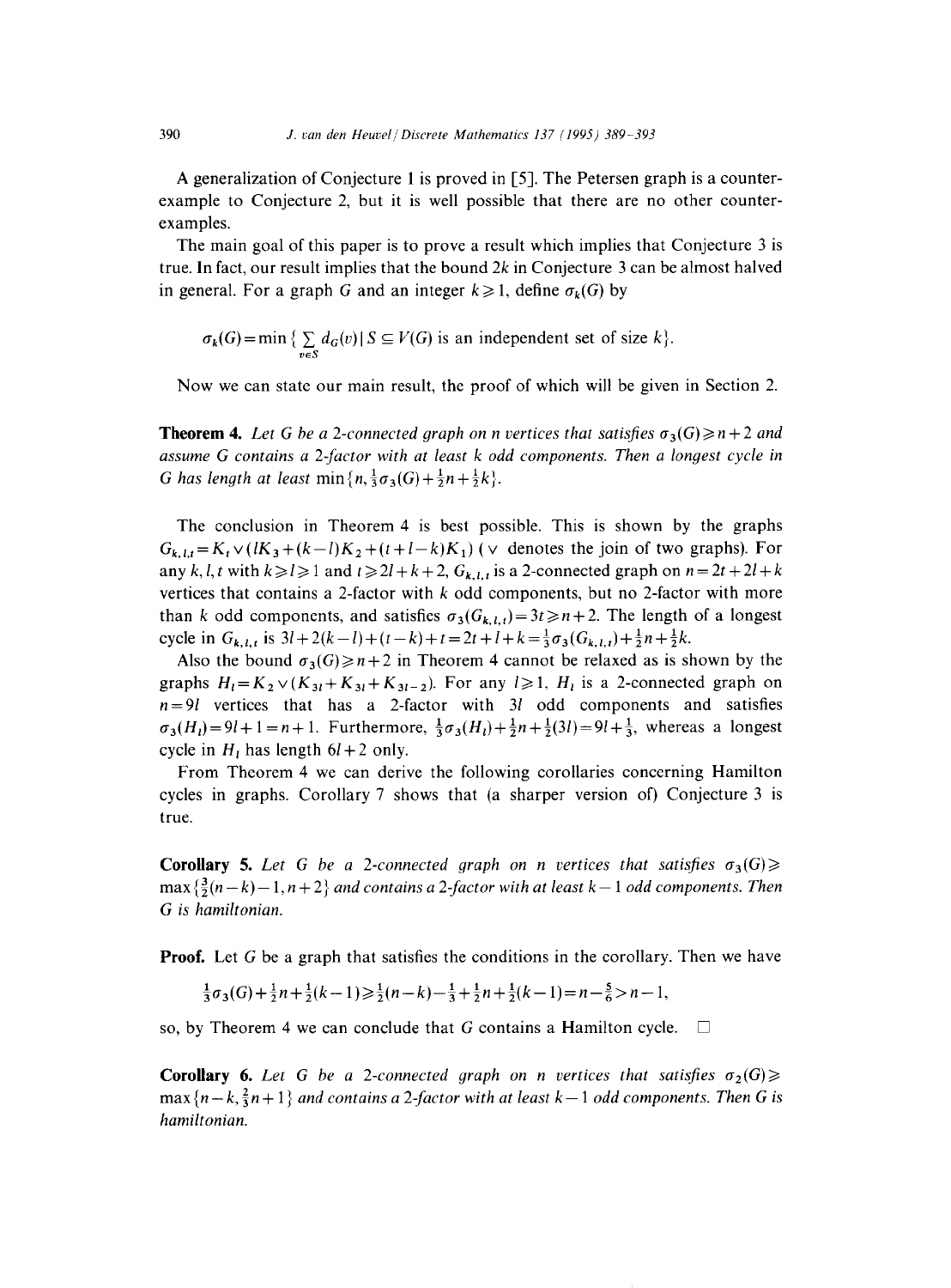**Proof.** For any graph G and any three independent vertices  $u, v, w$  in  $V(G)$  we have

$$
d(u) + d(v) + d(w) = \frac{1}{2} [(d(u) + d(v)) + (d(u) + d(w)) + (d(v) + d(w))]
$$
  
\n
$$
\geq \frac{1}{2} (3\sigma_2(G)).
$$

So, for any graph G,  $\sigma_3(G) \geq \frac{3}{2}\sigma_2(G)$  and Corollary 6 follows immediately from Corollary 5.  $\Box$ 

**Corollary 7.** Let G be a 2-connected graph on n vertices that satisfies  $\sigma_2(G) \geq n - k$  and *contains a 2-factor with at least k + 1 odd components. The G is hamiltonian.* 

**Proof.** Let G be graph that satisfies the conditions in the corollary. Since G contains a 2-factor with at least  $k + 1$  odd components, we have  $n \ge 3(k + 1)$ , or  $k \le \frac{1}{3}n - 1$ . This means  $\sigma_2(G) \geq n-k \geq \frac{2}{3}n+1$ , and the result follows from Corollary 6.  $\square$ 

Notice that for  $k \leq \frac{1}{3}(n-5)$  we have  $\lceil \frac{3}{2}(n-k)-1 \rceil \geq n+2$ . So the bound  $\sigma_3(G) \ge \max\{\frac{3}{2}(n-k)-1, n+2\}$  in Corollary 5 can be replaced by  $\sigma_3(G) \ge \frac{3}{2}(n-k) - 1$ if we add the extra condition  $k \leq \frac{1}{3}(n-5)$ . Analogously, the bound  $\sigma_2(G) \geq$  $max\{n-k,\frac{2}{3}n+1\}$  in Corollary 6 can be replaced by  $\sigma_2(G)\geq n-k$  if we add the condition  $k \leq \frac{1}{3}(n-3)$ . This is not a strong limitation, because we already have the condition that G contains a 2-factor with at least  $k-1$  odd components, which means  $n \geq 3(k-1)$ , or  $k \leq \frac{1}{3}(n+3)$ .

The graphs  $G_{k-1,1,t} = K_t \vee (K_3 + (k-2)K_2 + (t-k+2)K_1)$  show that the bounds in Corollaries 5 and 6 are sharp. For any  $k, t$  with  $k \ge 2$  and  $t \ge k+3$ ,  $G_{k-1,1,t}$  is a 2-connected graph on  $n = 2t + k + 1$  vertices that contains a 2-factor with  $k - 1$  odd components, satisfies  $\sigma_3(G_{k-1,1,t})=3t=\frac{3}{2}(n-k)-1-\frac{1}{2}$  and  $\sigma_2(G_{k-1,1,t})=2t=$  $n-k-1$ , but contains no Hamilton cycle.

#### **2. Proof of Theorem 4**

Let C be a cycle of a graph G. If  $V(G) - V(C)$  is a independent set, then C is called *a dominating cycle of G. By*  $\vec{C}$  *we denote the cycle C with a given orientation.* If  $u \in V(C)$ , then  $u^+$  denotes the successor of u on  $\vec{C}$ . If  $A \subseteq V(C)$ , then  $A^+ = \{v^+ \mid v \in A\}$ .

The following two lemmas are essential in our proof of Theorem 4. The first part of Lemma 8 is a result from [3]; the second part is implicit in the proof of [2, Theorem 10]. Lemma 9 is [2, Lemma 8]. Both lemmas also appear in [1].

**Lemma 8** (Bauer et al. [1, 2], Bondy [3]). *Let G be a 2-connected graph on n vertices that satisfies*  $\sigma_3(G) \geq n+2$ . *Then every longest cycle of G is a dominating cycle. Moreover, if G is nonhamiltonian, then G contains a longest cycle C such that*  $\max\{d_G(v) | v \in V(G) - V(C)\} \geq \frac{1}{3}\sigma_3(G).$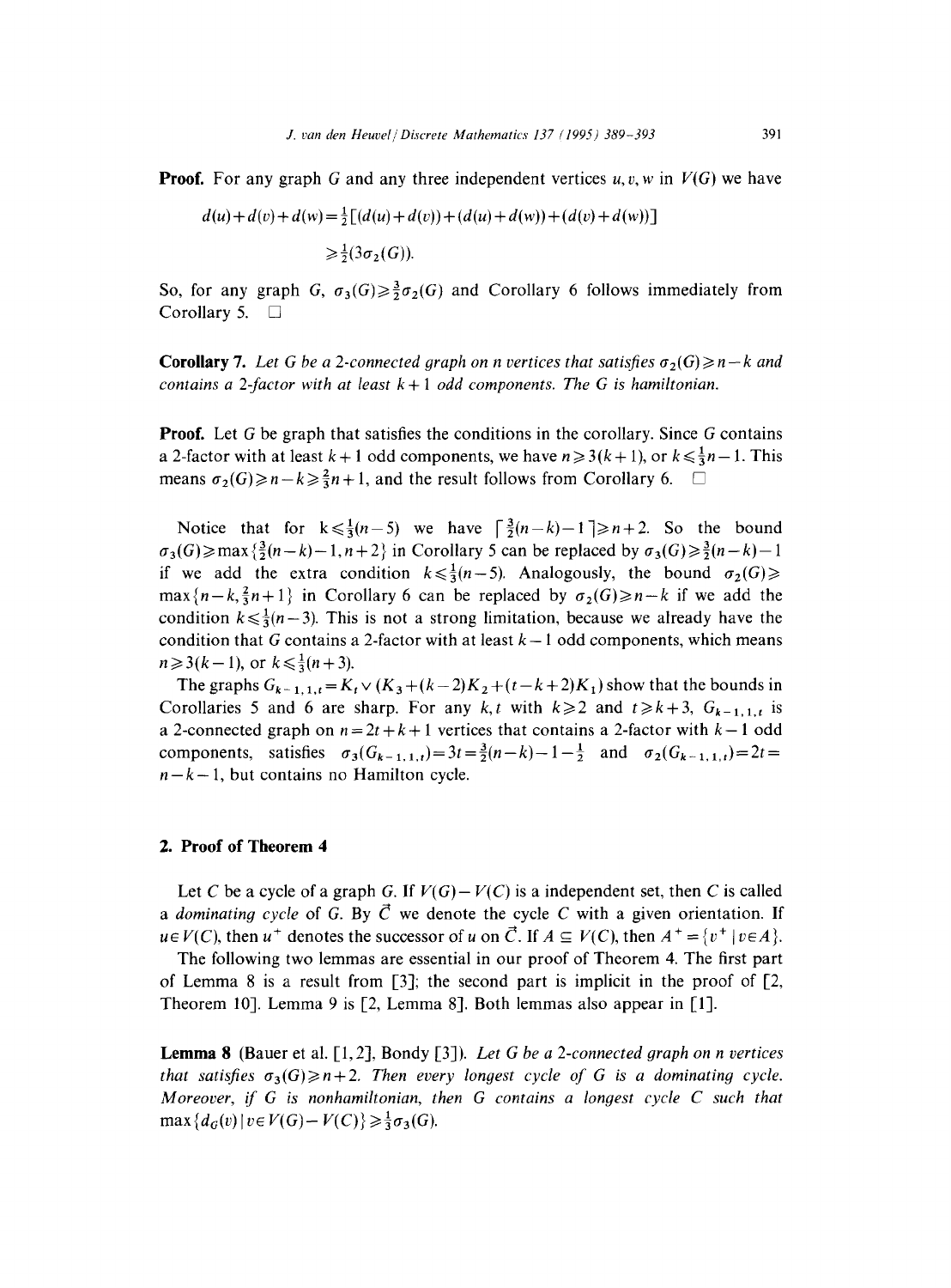**Lemma 9** (Bauer et al. [1,2]). Let G be a graph on n vertices with  $\delta(G) \geq 2$  and  $\sigma_3(G) \geq n$ . Assume that G contains a longest cycle  $\vec{C}$  which is a dominating cycle. If  $v \in V(G) - V(C)$ , then  $(V(G) - V(C)) \cup (N(v))^{+}$  *is an independent set of vertices.* 

For the remainder of this section we assume that  $G$  is a nonhamiltonian, 2connected graph on *n* vertices that satisfies  $\sigma_3(G) \geq n+2$  and contains a 2-factor  $F$  with at least k odd components. By Lemma 8, we can choose a longest cycle  $C$  in G and a vertex  $a \in V(G) - V(C)$  such that  $N(a) \subseteq V(C)$  and  $d_G(a) \geq \frac{1}{2}\sigma_3(G)$ . Let c be the length of C and choose an orientation  $\vec{C}$  of C. Define  $A = (V(G) - V(C)) \cup (N(a))^+$  and  $B=V(G)-A$ . By Lemmas 8 and 9, A is an independent set of vertices of size  $|A|\geqslant n-c+\frac{1}{2}\sigma_3(G)$ .

Since A is an independent set, all edges in G either have one end vertex in A and the other end vertex in  $B$ , or both end vertices in  $B$ . Of course the same holds for the edges of the 2-factor F. Let  $e_F(B)$  be the number of edges of F with both end vertices in  $\mathbf{B}$ . Every odd component of  $\mathbf{F}$  contains at least one edge with both end vertices in B, hence  $e_F(B) \ge k$ . Counting the edges of F between A and B in two ways we see

 $2|A| = 2|B| - 2e_F(B).$ 

Since  $|B| = n - |A|$ , this is equivalent to

 $4|A| = 2n - 2e_F(B)$ .

Using that  $|A| \geq n-c+\frac{1}{3}\sigma_3(G)$  and  $e_F(B) \geq k$  we obtain

 $\frac{4}{3}\sigma_3(G) + 4n - 4c \leq 2n - 2k$ ,

which gives

 $c \geq \frac{1}{3}\sigma_3(G) + \frac{1}{2}n + \frac{1}{2}k$ .

This completes the proof of Theorem 4.

#### **Acknowledgment**

I thank H.J. Veldman for his help and suggestions during the preparation of this paper.

#### **References**

- [1] D. Bauer, H.J. Broersma and H.J. Veldman, Around three lemmas in hamiltonian graph theory, in: R. Bodendiek and R. Henn, eds, Topics in Combinatorics and Graph Theory, Essays in Honour of Gerhard Ringel (Physica-Verlag, Heidelberg, 1990) 101-110.
- [2] D. Bauer, A. Morgana, E.F. Schmeichel and H.J. Veldman, Long cycles in graphs with large degree sums, Discrete Math. 79 (1989/90) 59-70.